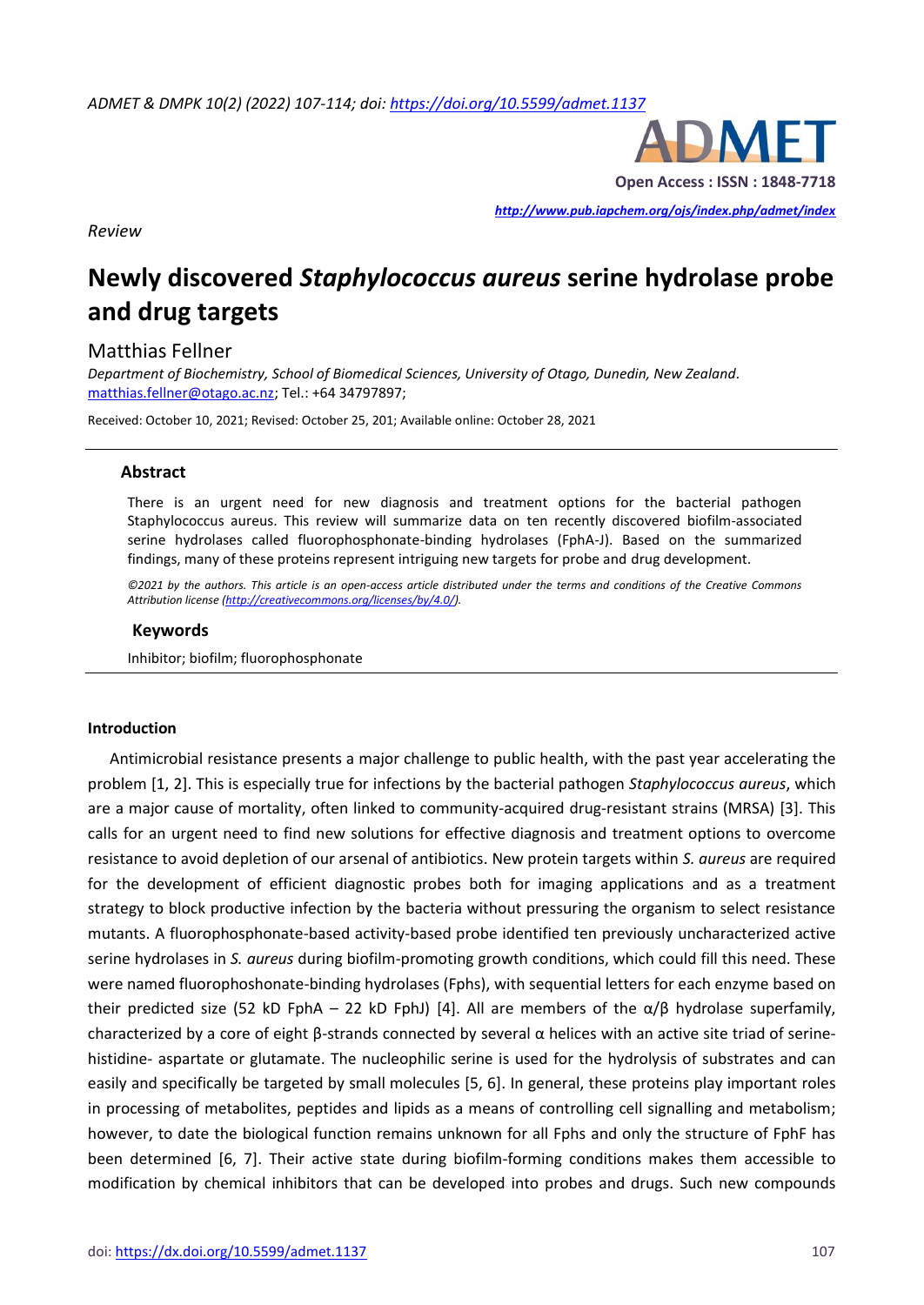have the potential for diagnosis, monitoring or treatment of *S. aureus* infections. This review will summarize our current knowledge about each fph gene and Fph protein with the gene name of the reference *S. aureus* strain NCTC 8325, also listed in the headline.

# **Fph Proteins**

# *FphA - SAOUHSC\_02751*

FphA is significantly larger than the other Fph proteins at 52kD (Fig. 1A; secondary structure figure made with TopDraw [8]). The size increase stems from a possible additional β-strand and especially from large extensions of the connecting loops and helices to the core  $\beta$  sheet. FphA is predicted to be a carboxylesterase (Fig. 1B, Pfam [9]) and structure prediction suggests a narrow substrate profile due to the range of hydrophobic and hydrophilic residues in a small but surface-exposed active site pocket [6]. A library screen of 1,2,3-triazole urea molecules failed to identify a highly specific inhibitor for FphA with FphA showing a broad range of low level of inhibition compared to a more defined profile of specific hits for other investigated Fph proteins [10].

# *FphB - SAOUHSC\_02844*

FphB stands out with predicted additional N-terminal extensions that contain three large α-helices preceding the core hydrolase fold (Fig. 1A and 1B). Function and structure predictions do not give a confident suggestion of the role of these helices, with possible roles being membrane association or activesite capping [4, 6]. FphB may have a role in stress responses as transcriptomic datasets showed a moderate upregulation of fphB gene transcription (~1.8–2.9-fold) upon exposure to various cell-wall-acting antibiotics and antimicrobial peptides (locus tags SA2323 [11-13] and SA2549 [14], respectively); to neutrophilassociated azurophilic granules, hydrogen peroxide, hypochlorus acid (locus tag MW2456) [15]; to acid shock (locus tag SA2549) [16]; and antibacterial skin fatty acids (temporary upregulation, locus tag SA2323) [17]. Another study showed FphB upregulation comparing *S. aureus* exponentially and stationary phases in media, in a S9 human bronchial epithelial cell line infection model and a murine pneumonia model [18].

Using commercially available fluorogenic substrates revealed that FphB has cleavage-specificity towards esterase substrates with a preference for C4 > C7 > C8 fatty acid esters and failing to cleave C2 or C10 and longer substrates. For FphB, small molecule inhibitor screening identified a chloroisocoumarin-based covalent inhibitor JCP251 [4] and a triazole-based inhibitor AA395 [10], both with specificity over the other Fph proteins. JCP251 effectively reduced infectivity in a mouse model, suggesting that it may be a viable therapeutic target for the treatment or management of Staphylococcus infections. This inhibitor also had a fast inactivation rate when the esterase activity was tested *in vitro*. JCP251 was subsequential modified into a fluorescent probe JCP251-bT, which only reduced the inactivation rate 3-fold. In live *S. aureus* cells, this probe only labelled FphB; it also did not label any targets in several other bacterial pathogens and predominantly labelled FphB in live bacteria cocultured with peripheral mononuclear cells and mouse RAW264.7 macrophage cells. This allows for visualization of probe-labelled bacteria over weak background fluorescence caused by nonspecific probe uptake and/or weak labelling of host cell proteins. Various bacteria-host cell coculture experiments suggested that *S. aureus* (strains ATCC35556 and Newman) regulates FphB activity in response to host-cell-derived signals and that FphB is not secreted into the culture medium. Compared with a cytosolic GFP signal, FphB labelling is concentrated in specific regions of the cell envelope, especially in the septal cross-wall, suggesting that FphB might act on substrates located in the bacterial cell wall. However, the FphB-deficient strain had no growth defect in liquid culture and showed a similar doubling time to the wild-type, ruling out a general role in cell division. However, a ~10- to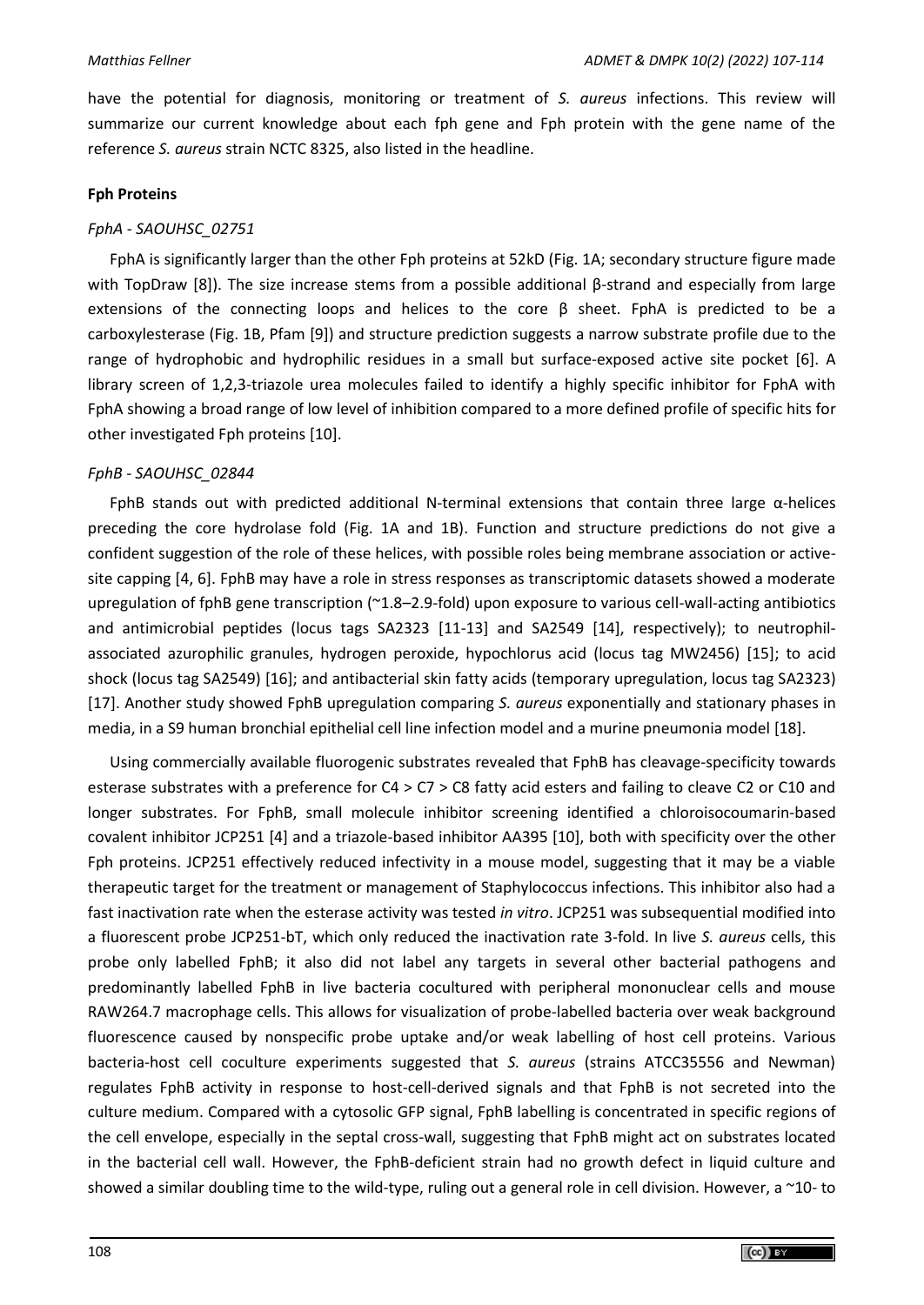100-fold decrease in bacterial loads in liver and heart tissues of infected mice from wild-type to the FphBdeficient strain suggests a critical role in the colonization of these specific organs as no phenotype was observed in kidneys. Pre-treatment of wild type with JCP251 showed a similar reduction of bacterial burden in the liver to levels comparable to those observed upon infection with the FphB-deficient strain. Overall, FphB is an important virulence factor in the early stages of infections in the heart and liver but not the kidneys, potentially due to different environments during initial colonization. The inhibitory effect of JCP251 demonstrates that FphB is an ideal target for the development of small molecules that could stop the spread of primary infection to other sites that cause increased morbidity and mortality [4].

Studies on the 58 % sequence identical FphB homolog from the commensal *S. epidermidis* showed similar substrate preferences, with an additional ability to process an acetate ester, with inhibition of the protein also not influencing the growth of the bacteria. However, in contrast to FphB in *S. aureus*, the homolog in *S. epidermidis* appears to not have a role in colonization *in vivo* based on preliminary studies in skin-infected mice [19].

### *FphC - SAOUHSC\_01279*

FphC and FphG were most difficult to label among the Fph proteins with the biotinylated and fluorescent probes used to initially characterize the Fph proteins, possibly due to comparable lower abundance and beyond their initial discovery, not much is known about these two hydrolases [4]. Interestingly FphC, FphG and FphH are the most conserved Fph proteins in the genus Staphylococcus [19]. Structure prediction suggests that FphC may lack the first core  $\beta$ -strand (Fig. 1A) but otherwise shows a typical α/β hydrolase fold with a helix capping the active site [6]. FphC was upregulated comparing *S. aureus* exponentially and stationary phases in media [18].

### *FphD - SAOUHSC\_01279*

FphD is the only Fph protein with a significant structural homology hit in the protein data bank, with the 63 % FphD homolog from *S. epidermidis* (PDB ID 3FLE, unpublished). This structure shows a large surface exposed active site with mostly hydrophobic residues, however, the N-terminal is missing in the structure, and FphD is predicted to contain several helices here (Fig. 1A and 1B). Similar to FphB these helices could serve various functions in FphD, however, capping the active site is more likely here due to the large surface exposed area [6]. Beyond this, not much is known about FphD, its expression may be linked to FphH based on gene knockout studies [4] and FphD was downregulated in an S9 bronchial epithelial cell infection model [18].

# *FphE - SAOUHSC\_02900*

Analysis of 50 different species in the genus Staphylococcus showed that FphE is the least conserved Fph protein, with less than half containing a sequence relevant homolog [19]. Studies suggest that FphE could be an *S. aureus* specific driver of virulence, with a fphE transposon mutant showing a small, though statistically significant, reduction of bacterial loads in the mice livers compared to wild type, with no reduction in the hearts or kidneys [20]. FphE and FphG were the only Fph proteins identified to bind βlactam probes [20, 21]. A screening of 1,2,3-triazole urea compounds identified inhibitors for FphE, one was modified into a fluorescent probe, resulting in a highly specific cellular probe to study FphE activity or to sort bacterial populations based on probe-labelling status [10]. In both *S. aureus* USA300 and Newman strains, FphE-specific labelling was highest in cells growing under biofilm-forming conditions compared to exponential growth and in the late stationary phase. Throughout all culture stages, FphE labelling was higher in USA300 compared to Newman. Overall, studies with the fluorescence probe suggest that FphE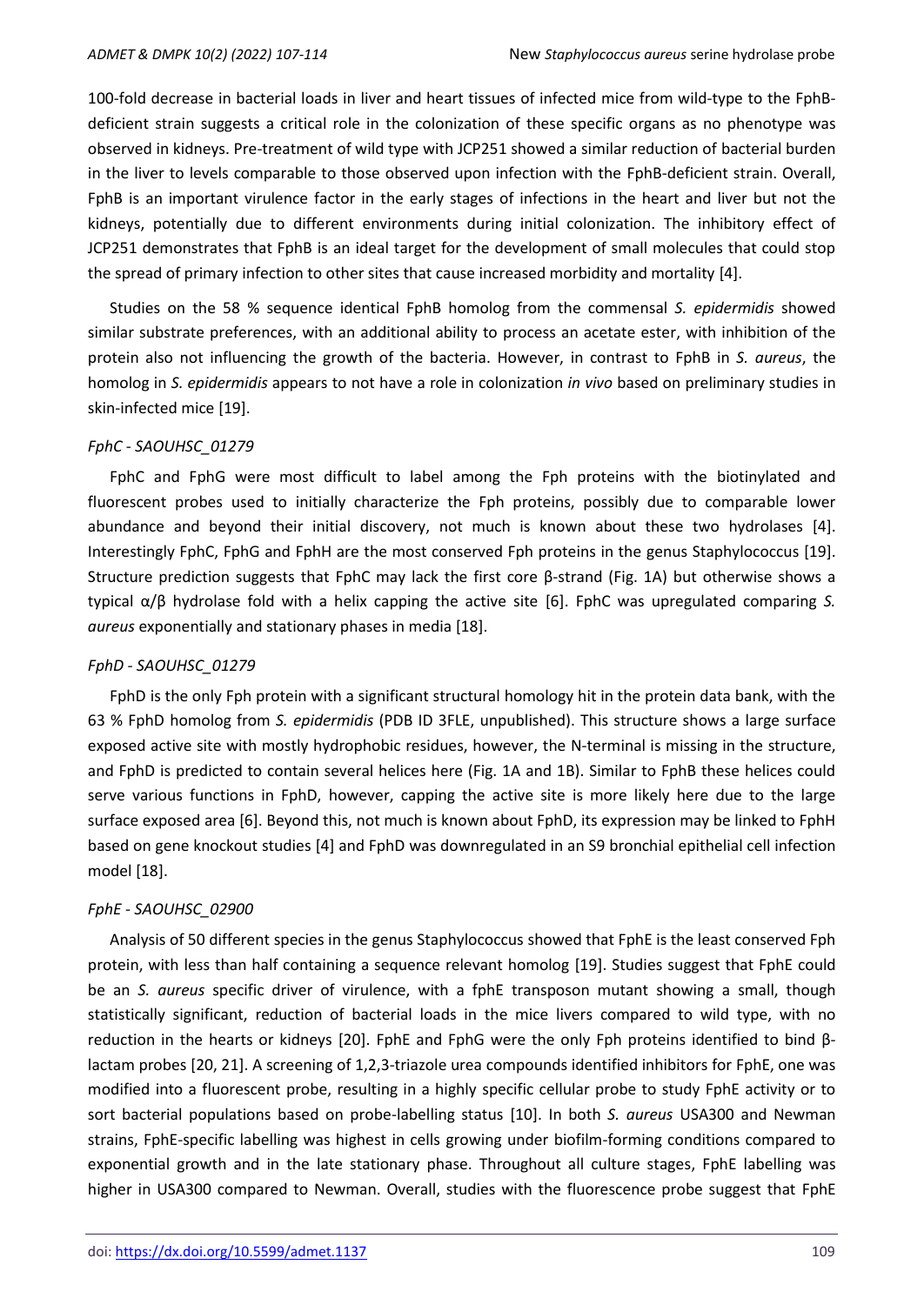levels are dynamically regulated and are subject to the bacterial growth state and environment in a strainspecific manner [10]. FphE was also shown to be upregulated comparing *S. aureus* exponentially and stationary phases in media in an S9 human bronchial epithelial cell line infection model while being downregulated in a murine pneumonia model [18].

# *FphF - SAOUHSC\_02962*

WhatsGNU analysis on all publicly available *S. aureus* genomes showed an extremely conserved FphF sequence within individual *S. aureus* clonal complexes but varied between each complex (GNU scores of 2218 or 3370 of 10,350). Across bacterial species, putative FphF sequences are highly sequence divergent, while clustering to the expected tree of life [7]. Interestingly, some species like the commensal *S. epidermidis* reference strain RP62A contain two FphF homologs, something only observed for FphF among the Fph proteins [19].

FphF is the only Fph protein for which the atomic structure has been determined. The crystal structure of FphF shows a tetramer, however, in solution FphF forms a dimer. The overall structure represents a typical α/β hydrolase superfamily fold with the core eight β-strands connected by several α helices (Fig. 1C, figure made with UCSF Chimera [22]). The active site is formed by the traditional Ser-His-Asp triad, with apo crystals containing an electron density at the active site interpreted as a sodium ion chelated by two water molecules (PDB ID 6VH9). The active site is exposed to the surface, with one side containing a large hydrophobic pocket and the other side having a polar pocket [6]. A later study also independently determined the apo structure of FphF (PDB ID 7L0A). Magnesium ions were modelled at the active site, similar to the positions of the mentioned sodium. Otherwise, both structures closely resemble each other [7].

Independent studies have characterized FphF as a carboxylesterase. The first study identified, using fluorogenic substrates, that FphF cleaved lipid ester substrates but was unable to process phosphate, phosphonate, or glycosidic substrates. Towards hydrophobic saturated lipid substrates, a promiscuous specificity profile was observed with activity for 4-methylumbelliferyl-acetate to decanoate with the highest activity towards heptanoate [6].

Another study showed FphF activity against 4-nitrophenyl-acetate and butyrate with no activity against 4-nitrophenyl-trimethylacetate, and a lack of glyoxalase activity using the substrate S-lactoylglutathione. In addition, FphF was identified to remove one pivaloyloxymethyl moiety from the carboxy ester prodrug POM-HEX, with a second moiety removed in concert by the hydroxyacylglutathione hydrolase GloB in *S. aureus,* as well as *in vitro*, to activate the prodrug. Prodrug activation was uniform across the population in all observed bacterial cells, demonstrating ubiquitous expression of FphF. Screening of a 32-compound ester substrate library identified that FphF had the highest activity toward oxygen ethers with a preference for unbranched substrates with little regard for chain length or the end-of-chain bulk. Branching at the position following the ester carbonyl was deleterious to FphF activity and when oxygen is included in the chain, positioning at the β-position to the carbonyl is strongly preferred over the γ-position [7].

The substrate preference was further confirmed via an atomic substrate-bound structure (PDB ID 6WCX). Here the heptyl acyl moiety of the preferred model substrate 4-methylumbelliferyl-heptanoate is bound to the active site serine inside the now fully occupied hydrophobic pocket. In conjunction with docking studies, the preference for intermediate sized acyl groups is evident as shorter chains never correctly positioned over the active site and longer chains do not fit [6].

The biological function of FphF is unknown. In various databases, it is currently annotated as an S-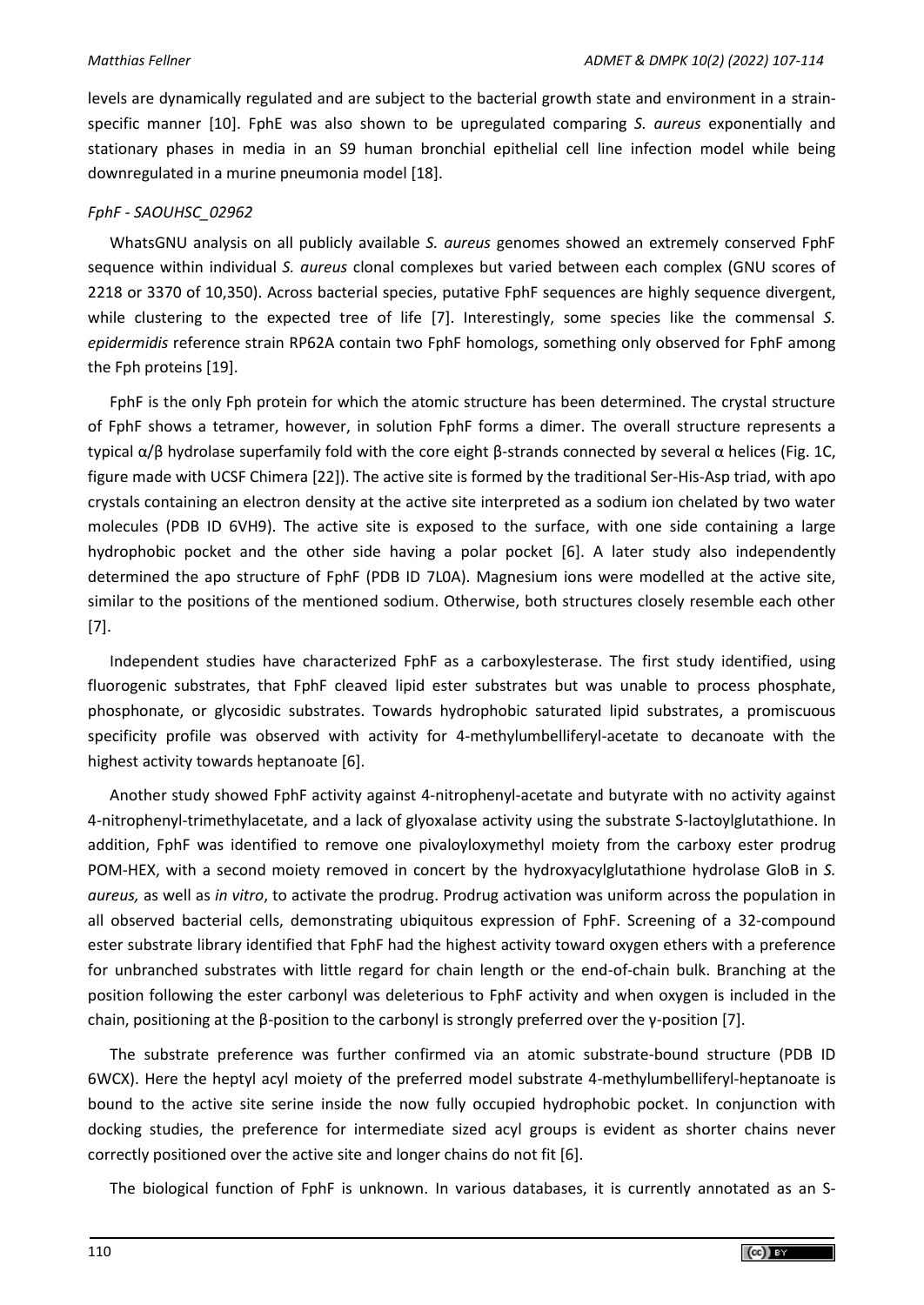formylglutathione hydrolase, which mediates detoxification of cellular formaldehyde, based on studies on the *E. coli* enzyme FrmB [23]. However, the two proteins only share 25 % sequence identity. Major differences are evident when comparing the structure of FphF to other S-formylglutathione hydrolases, like the 24 % sequence homolog to FphF and 60 % sequence homolog to FrmB from *Neisseria meningitides* [24]. The narrow active site environment of S-formylglutathione hydrolases with C2 substrate preference is clearly distinguishing from FphF. The structural observations in combination with the promiscuous esterase activity profile suggest that FphF forms a new esterase subfamily [6].

For FphF a highly specific covalent sulfonyl fluoride-based inhibitor JCP678 was discovered [4] and inhibition was also confirmed *in vitro* [6]. A triazole-urea based inhibitor screen also resulted in specific hits with the regio-isomers KT129 and KT130 (Fig. 1D) [10]. Atomic structures (PDB ID 6VHD KT129-bound and 6VHE KT130-bound) show that the 2-phenylpiperidine-1-carbonyl moiety of these inhibitors binds similar to the hydrophobic lipids. The phenylpiperidine fits well into the hydrophobic pocket of FphF. These inhibitorbound structures offer a blueprint of compound design targeting FphF [6].

### *FphG - SAOUHSC\_01912*

As mentioned FphG characterizations with biotinylated and fluorescent probes were more difficult compared to the other Fph proteins [4]. It is known that FphG is able to bind β-lactam probes [20, 21], but not much else is known about the protein, except that it is highly conserved within staphylococcal species [19]. Structure prediction indicates that FphG has the greatest diversity of residues predicted to form a narrow acyl pocket which appears to be designed for a specific substrate [6].

# *FphH - SAOUHSC\_00802*

The fphH transposon mutant was the only Fph *S. aureus* single knockout mutant that strongly suggested a functional link to the other Fph proteins, as a gel-based labelling assay suggested upregulation of several other Fph proteins, for example, FphE and FphD [4]. Interestingly, this response to a lack of FphH was not observed in all cells in the population, and the increase of FphE was more significant in the *S. aureus* Newman strain compared to the USA300 strain [10]. These phenomena were observed in the late stationary phase, suggesting a particular relevance of FphH activity during this phase [10]. Apart from the mentioned high conservation of FphH in staphylococcal species, [19] not much else is known about FphH. Structure prediction indicates a lack of a well-defined acyl binding pocket compared to the larger Fph proteins [6].

# *FphI - SAOUHSC\_00417*

FphI might be a distant homolog of FphH, as these two are the only Fph proteins that share more than 25 % sequence identity at 28 %, and they are predicted to fall into the same Pfam family (Fig. 1B). Similar to FphH, not much is known about FphI. It showed moderate upregulation in an S9 human bronchial epithelial cell line infection model and was detected in a murine pneumonia model [18].

# *FphJ - SAOUHSC\_02824*

FphJ with 22 kD is significantly smaller than the other Fph proteins but appears to still form a typical  $\alpha/\beta$ hydrolase domain (Fig. 1B). The active site is predicted to be the least defined of all Fph proteins due to the reduced size of active site helices [6].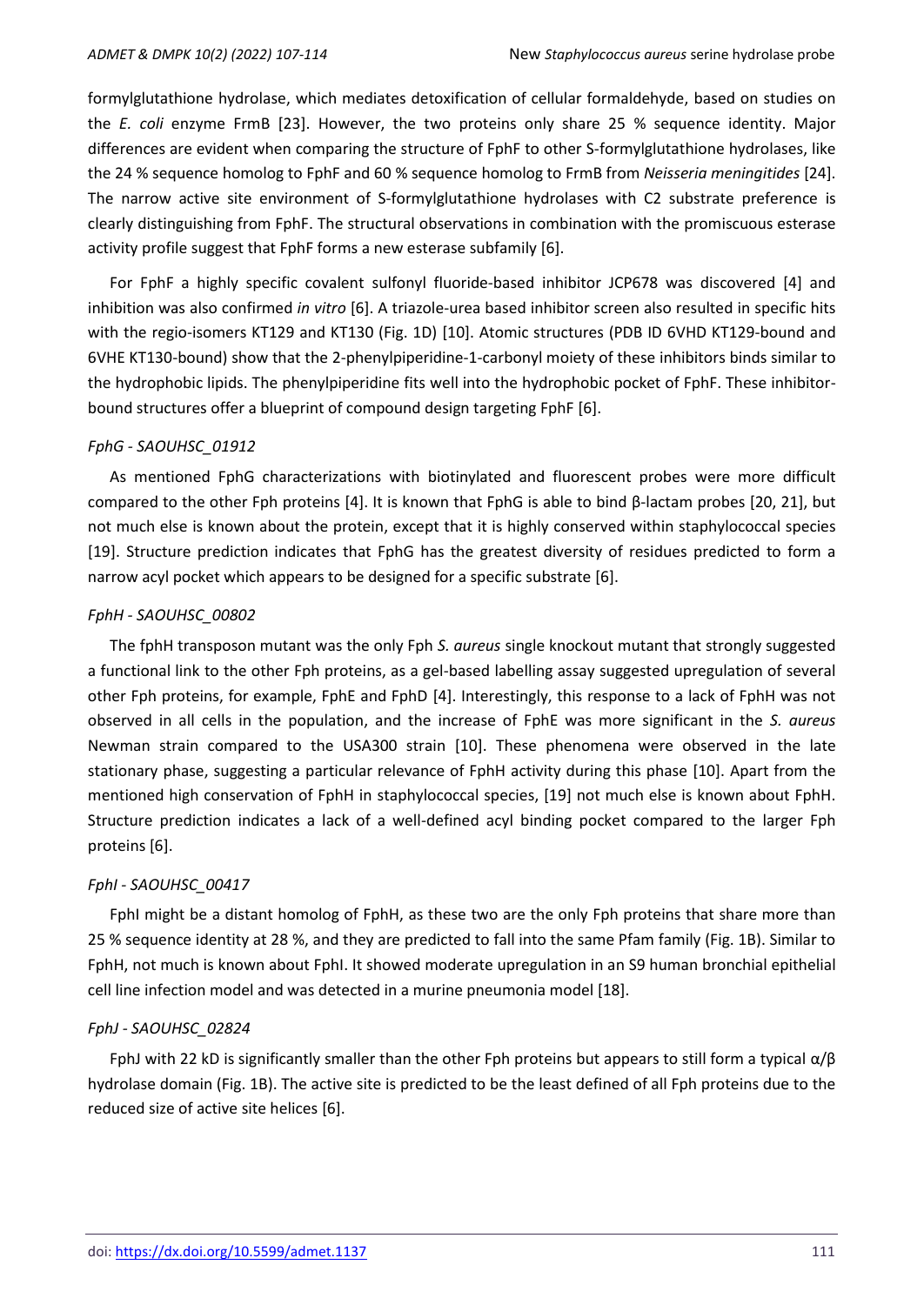

**Figure 1. (a)** Overview of the α/β hydrolase fold shared by all Fph proteins. Shared and unique features color coding illustrated. **(b)** Molecular size and hydrolase domain Pfam family association for FphA-J. Grey box represents the predicted size of the hydrolase domain with unique helices in cyan. **(c)** FphF structure as an example of the hydrolase domain (PDB ID 6VH9). Active site triad residues in black with hydrogen bonds as red dotted lines. α helices in purple, active site helices marked black. Core β-strands in red. **(d)** FphF KT130 inhibitor bound to the hydrophobic active site pocket. Residues of this pocked in purple, with active site triad and covalent bound KT130 in black.

# **Conclusions**

For the development of targeted probes for localization and risk stratification of *Staphylococcus spp.* infections FphB is the most promising newly discovered active serine hydrolase in *S. aureus*. This is due to its presence on the bacterial surface during infections and the preliminary results of several probes and inhibitors for FphB. FphF is the best target for intracellular probes as it appears FphF is expressed at high levels during the bacterial life cycle and can easily be targeted with inhibitors. In addition, library screening hits and inhibitor-bound structures are already available to serve as a blueprint for further development. But FphF also has the potential to be used in prodrug development. FphB and FphE are new therapeutic targets for the treatment or management of Staphylococcus infections. For these and all other Fph proteins, further characterizations are needed to determine their exact biological roles. It is highly likely that phenotypes relevant to the clinics are hidden by redundancy mechanisms within this family of serine hydrolases.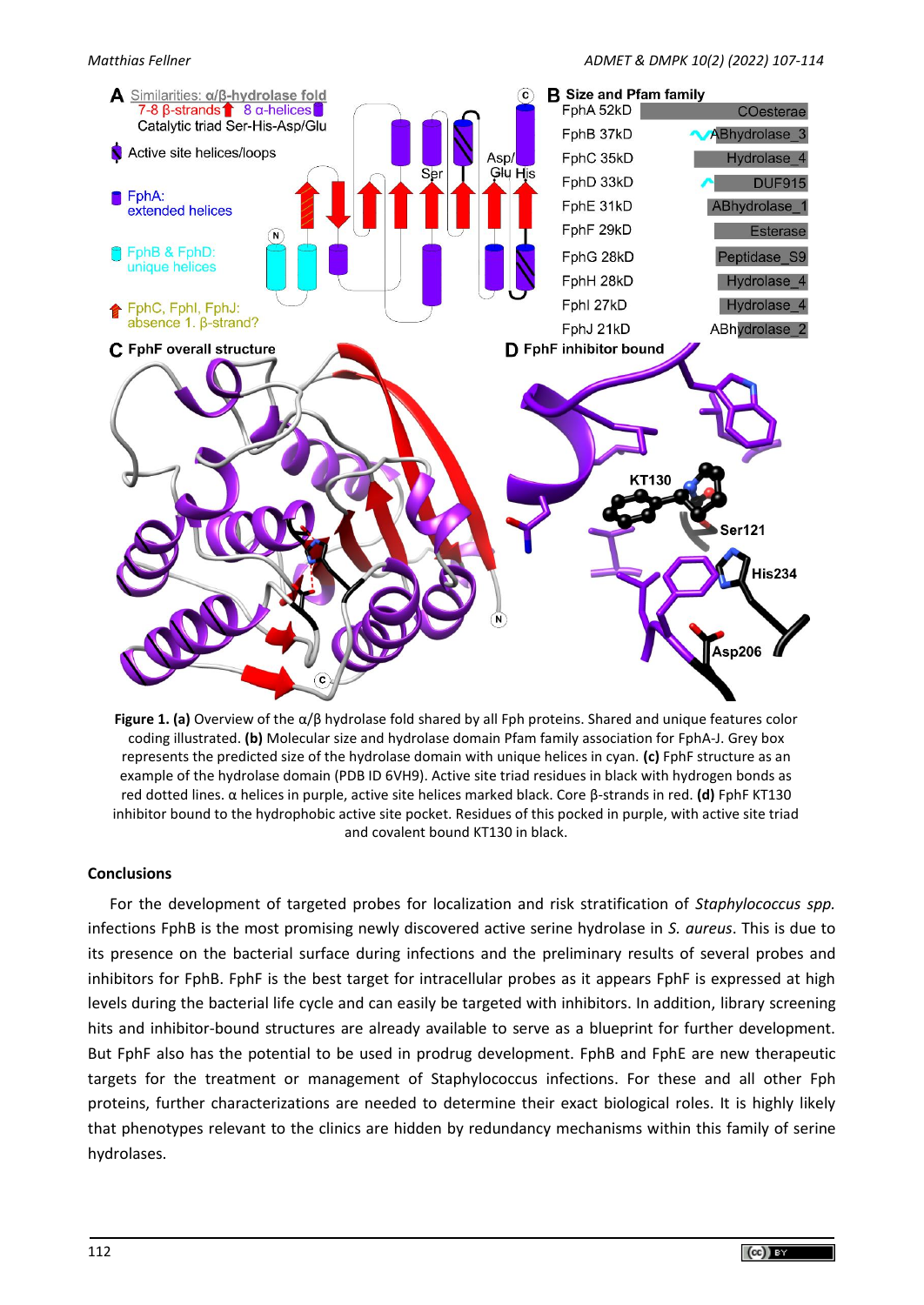### **Conflict of interest***: The author declares to have no conflict of interest.*

#### **References**

- [1] J. Hsu. How covid-19 is accelerating the threat of antimicrobial resistance. *Bmj-British Medical Journal* **369** (2020) m1983. [https://doi.org/10.1136/bmj.m1983.](https://doi.org/10.1136/bmj.m1983)
- [2] Antimicrobial resistance in the age of COVID-19. *Nat. Microbiol.* **5** (2020) 779. [https://doi.org/-](https://doi.org/10.1038/s41564-020-0739-4) [10.1038/s41564-020-0739-4.](https://doi.org/10.1038/s41564-020-0739-4)
- [3] J.D. Turnidge, D. Kotsanas, W. Munckhof, S. Roberts, C.M. Bennett, G.R. Nimmo, G.W. Coombs, R.J. Murray, B. Howden, P.D.R. Johnson, K. Dowling, A.N.Z. Cooperative. *Staphylococcus aureus* bacteraemia: a major cause of mortality in Australia and New Zealand. *Medical Journal of Australia* **191** (2009) 368-373. [https://doi.org/10.5694/j.1326-5377.2009.tb02841.x.](https://doi.org/10.5694/j.1326-5377.2009.tb02841.x)
- [4] C.S. Lentz, J.R. Sheldon, L.A. Crawford, R. Cooper, M. Garland, M.R. Amieva, E. Weerapana, E.P. Skaar, M. Bogyo. Identification of a *S. aureus* virulence factor by activity-based protein profiling (ABPP). *Nat. Chem. Biol.* **14** (2018) 609-617. [https://doi.org/10.1038/s41589-018-0060-1.](https://doi.org/10.1038/s41589-018-0060-1)
- [5] D.L. Ollis, E. Cheah, M. Cygler, B. Dijkstra, F. Frolow, S.M. Franken, M. Harel, S.J. Remington, I. Silman, J. Schrag, J.L. Sussman, K.H.G. Verschueren, A. Goldman. The alpha/beta hydrolase fold. *Protein Eng.* **5** (1992) 197-211. [https://doi.org/10.1093/protein/5.3.197.](https://doi.org/10.1093/protein/5.3.197)
- [6] M. Fellner, C.S. Lentz, S.A. Jamieson, J.L. Brewster, L. Chen, M. Bogyo, P.D. Mace. Structural Basis for the Inhibitor and Substrate Specificity of the Unique Fph Serine Hydrolases of Staphylococcus aureus. *ACS Infect. Dis.* **6** (2020) 2771-2782. [https://doi.org/10.1021/acsinfecdis.0c00503.](https://doi.org/10.1021/acsinfecdis.0c00503)
- [7] J.J. Miller, I.T. Shah, J. Hatten, Y. Barekatain, E.A. Mueller, A.M. Moustafa, R.L. Edwards, C.S. Dowd, P.J. Planet, F.L. Muller, J.M. Jez, A.R. Odom John. Structure-guided microbial targeting of antistaphylococcal prodrugs. *Elife* **10** (2021) e66657. [https://doi.org/10.7554/eLife.66657.](https://doi.org/10.7554/elife.66657)
- [8] C.S. Bond. TopDraw: a sketchpad for protein structure topology cartoons. *Bioinformatics* **19** (2003) 311-312. [https://doi.org/10.1093/bioinformatics/19.2.311.](https://doi.org/10.1093/bioinformatics/19.2.311)
- [9] S. El-Gebali, J. Mistry, A. Bateman, S.R. Eddy, A. Luciani, S.C. Potter, M. Qureshi, L.J. Richardson, G.A. Salazar, A. Smart, E.L.L. Sonnhammer, L. Hirsh, L. Paladin, D. Piovesan, S.C.E. Tosatto, R.D. Finn. The Pfam protein families database in 2019. *Nucleic Acids Res* **47** (2019) D427-D432. [https://doi.org/10.1093/nar/gky995.](https://doi.org/10.1093/nar/gky995)
- [10] L. Chen, L.J. Keller, E. Cordasco, M. Bogyo, C.S. Lentz. Fluorescent triazole urea activity-based probes for the single-cell phenotypic characterization of *Staphylococcus aureus*. *Angew. Chem. Int. Ed. Engl.* **58** (2019) 5643-5647. [https://doi.org/10.1002/anie.201900511.](https://doi.org/10.1002/anie.201900511)
- [11] S. Utaida, P.M. Dunman, D. Macapagal, E. Murphy, S.J. Projan, V.K. Singh, R.K. Jayaswal, B.J. Wilkinson. Genome-wide transcriptional profiling of the response of Staphylococcus aureus to cellwall-active antibiotics reveals a cell-wall-stress stimulon. *Microbiology (Reading)* **149** (2003) 2719- 2732. [https://doi.org/10.1099/mic.0.26426-0.](https://doi.org/10.1099/mic.0.26426-0)
- [12] M. Pietiainen, P. Francois, H.L. Hyyrylainen, M. Tangomo, V. Sass, H.G. Sahl, J. Schrenzel, V.P. Kontinen. Transcriptome analysis of the responses of Staphylococcus aureus to antimicrobial peptides and characterization of the roles of vraDE and vraSR in antimicrobial resistance. *BMC Genomics* **10** (2009) 429. [https://doi.org/10.1186/1471-2164-10-429.](https://doi.org/10.1186/1471-2164-10-429)
- [13] P. Sass, A. Jansen, C. Szekat, V. Sass, H.G. Sahl, G. Bierbaum. The lantibiotic mersacidin is a strong inducer of the cell wall stress response of Staphylococcus aureus. *BMC Microbiol.* **8** (2008) 186. [htpps://doi.org/10.1186/1471-2180-8-186.](https://doi.org/10.1186/1471-2180-8-186)
- [14] A. Muthaiyan, E.M. Martin, S. Natesan, P.G. Crandall, B.J. Wilkinson, S.C. Ricke. Antimicrobial effect and mode of action of terpeneless cold-pressed Valencia orange essential oil on methicillinresistant Staphylococcus aureus. *J. Appl. Microbiol.* **112** (2012) 1020-1033. [https://doi.org/10.1111-](https://doi.org/10.1111/j.1365-2672.2012.05270.x) [/j.1365-2672.2012.05270.x.](https://doi.org/10.1111/j.1365-2672.2012.05270.x)
- [15] A.M. Palazzolo-Ballance, M.L. Reniere, K.R. Braughton, D.E. Sturdevant, M. Otto, B.N. Kreiswirth, E.P. Skaar, F.R. DeLeo. Neutrophil microbicides induce a pathogen survival response in community-